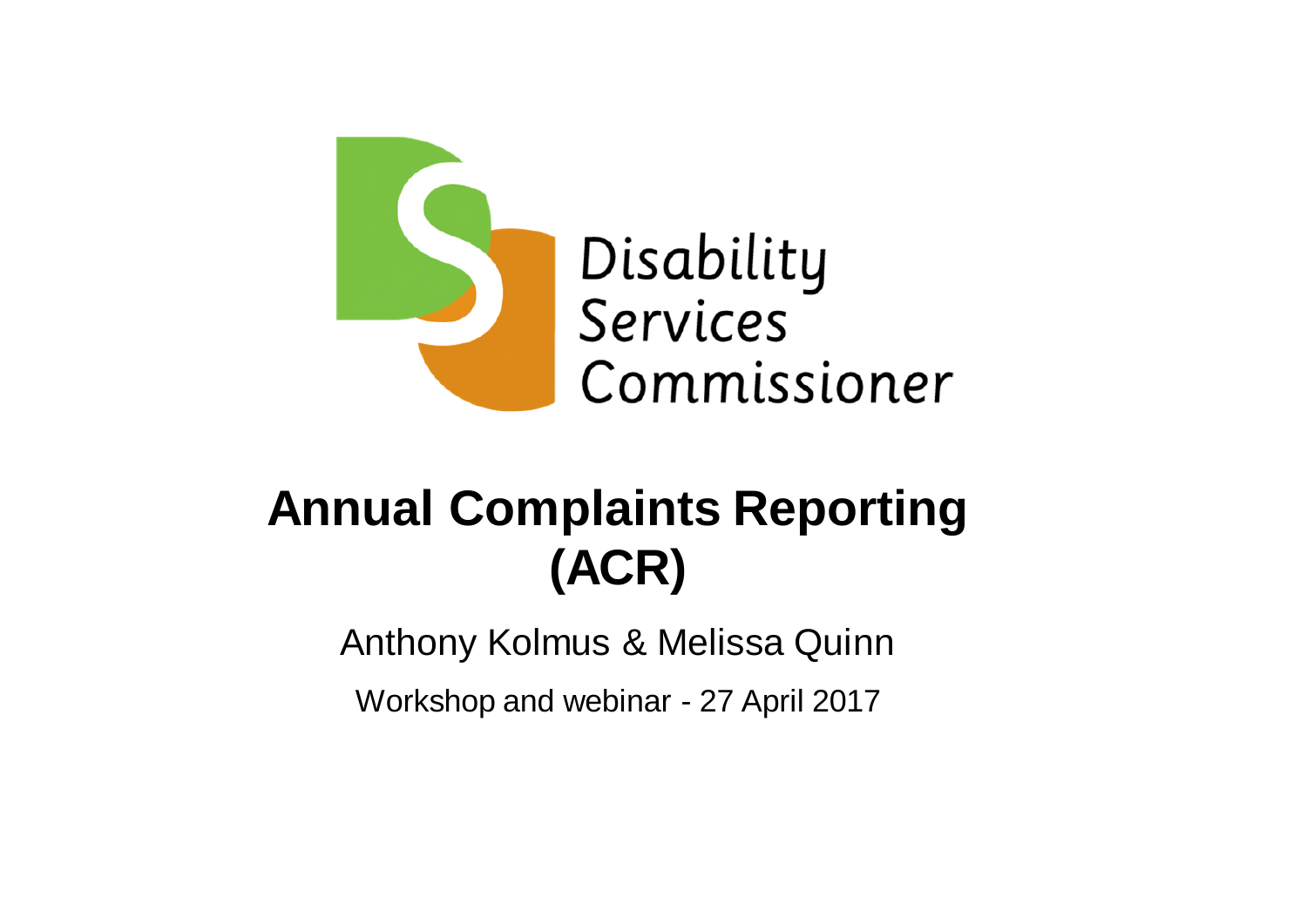

## **Disability Act 2006**

- Created the Disability Services Commissioner as an independent complaints mechanism for people with a disability (s14)
- Stipulated that anyone could complain about any issue arising out of the provision of a disability service (including how a complaint had been dealt with) (s109)
- Required disability service providers to have a system in place to receive and respond to complaints (s104)
- Required disability service providers to report annually to the Commissioner on the number of complaints received and how they were resolved in the form required by the Commissioner (s105)



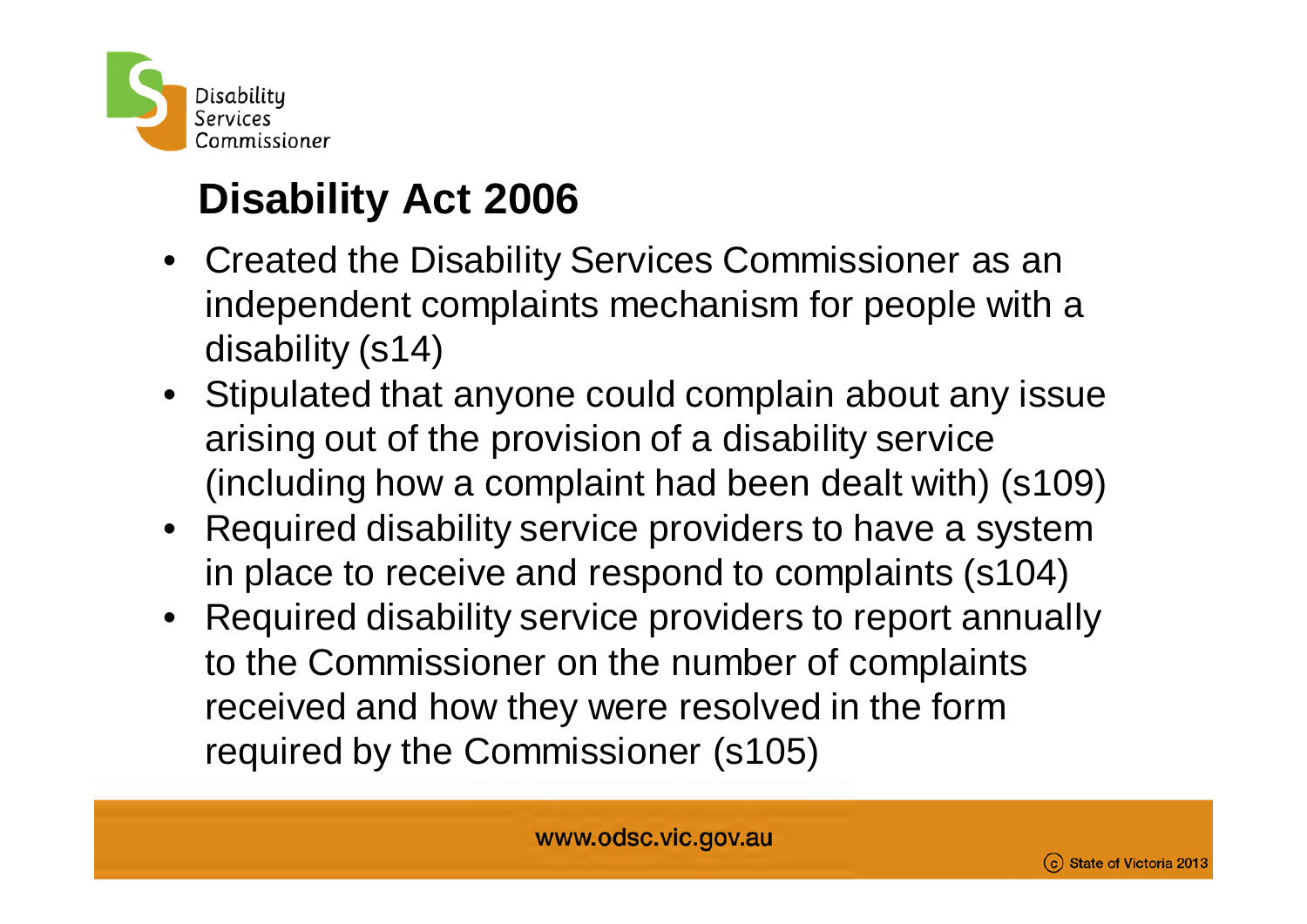

### **Changing the complaints culture within the disability services sector**

Empowering people with a disability, their families and significant others to speak up

Encouraging disability service providers to strengthen their focus on customer service

A key element of:

- safeguarding the rights of people with a disability
- people having genuine control and choice over their disability supports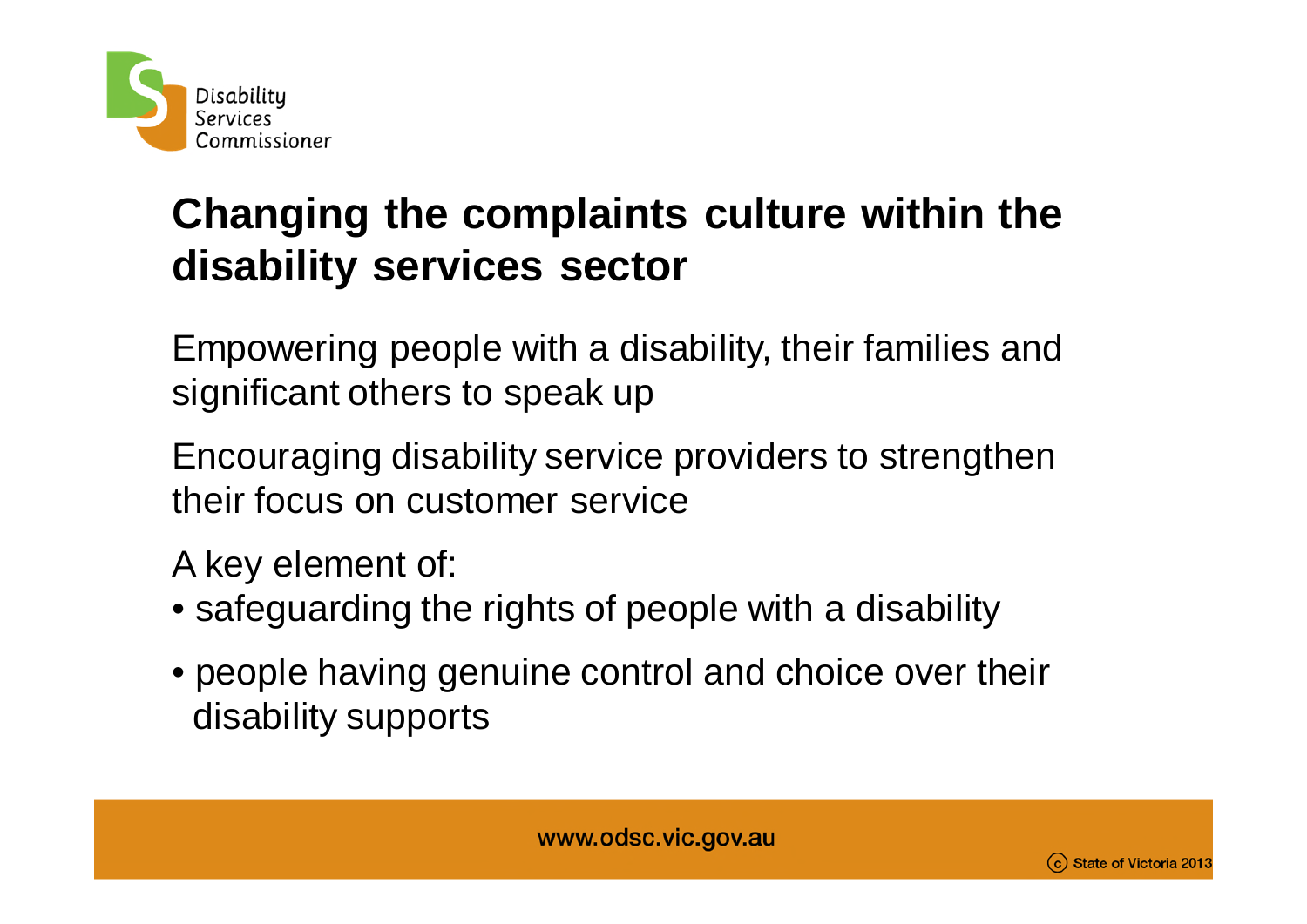



### *Compliance or Contribution?*

www.odsc.vic.gov.au

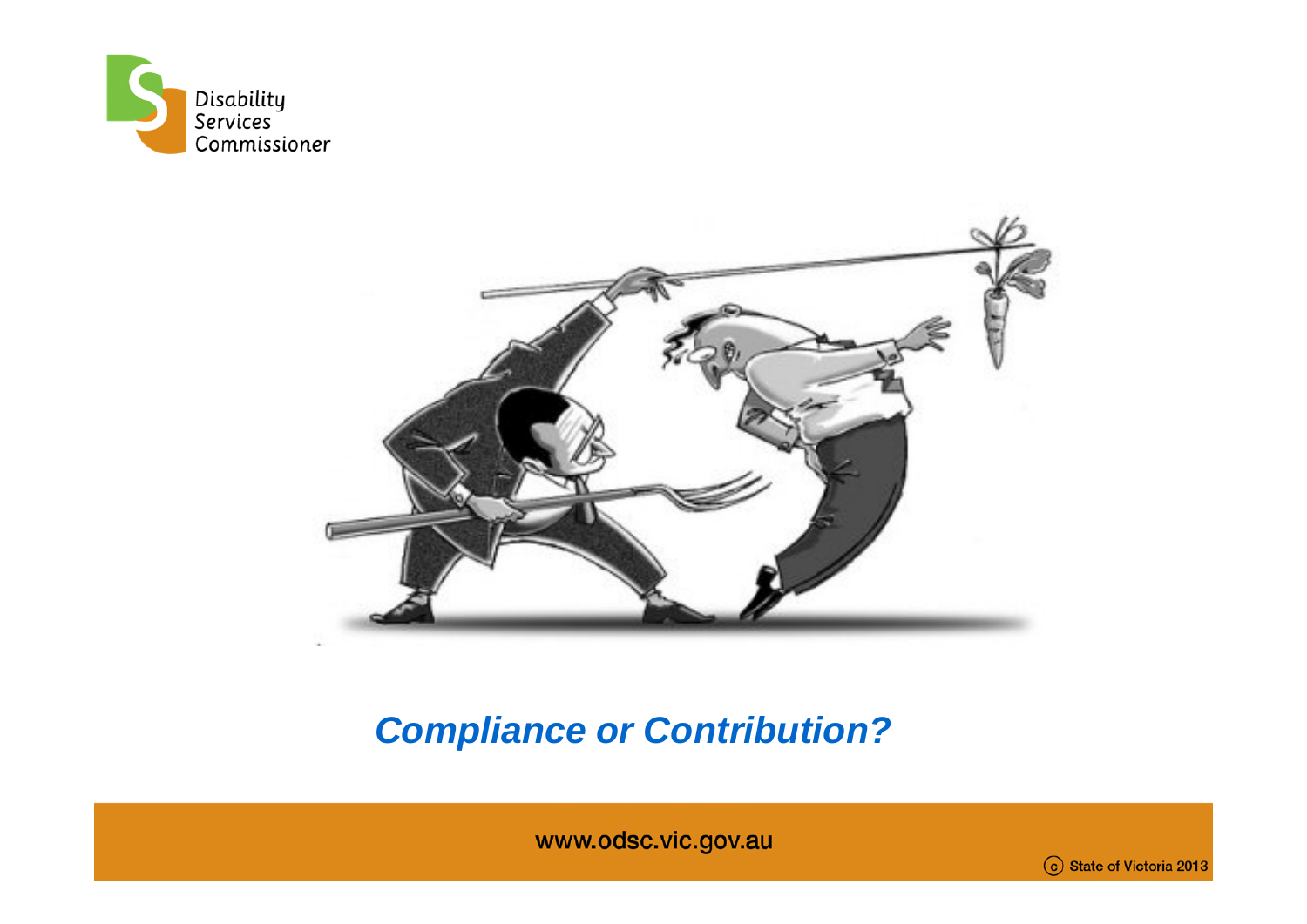

## **'Its OK to Complain!'**

Figure 10: Number of complaints reported by service providers, 2007-08 to 2015-16\* ..........



www.odsc.vic.gov.au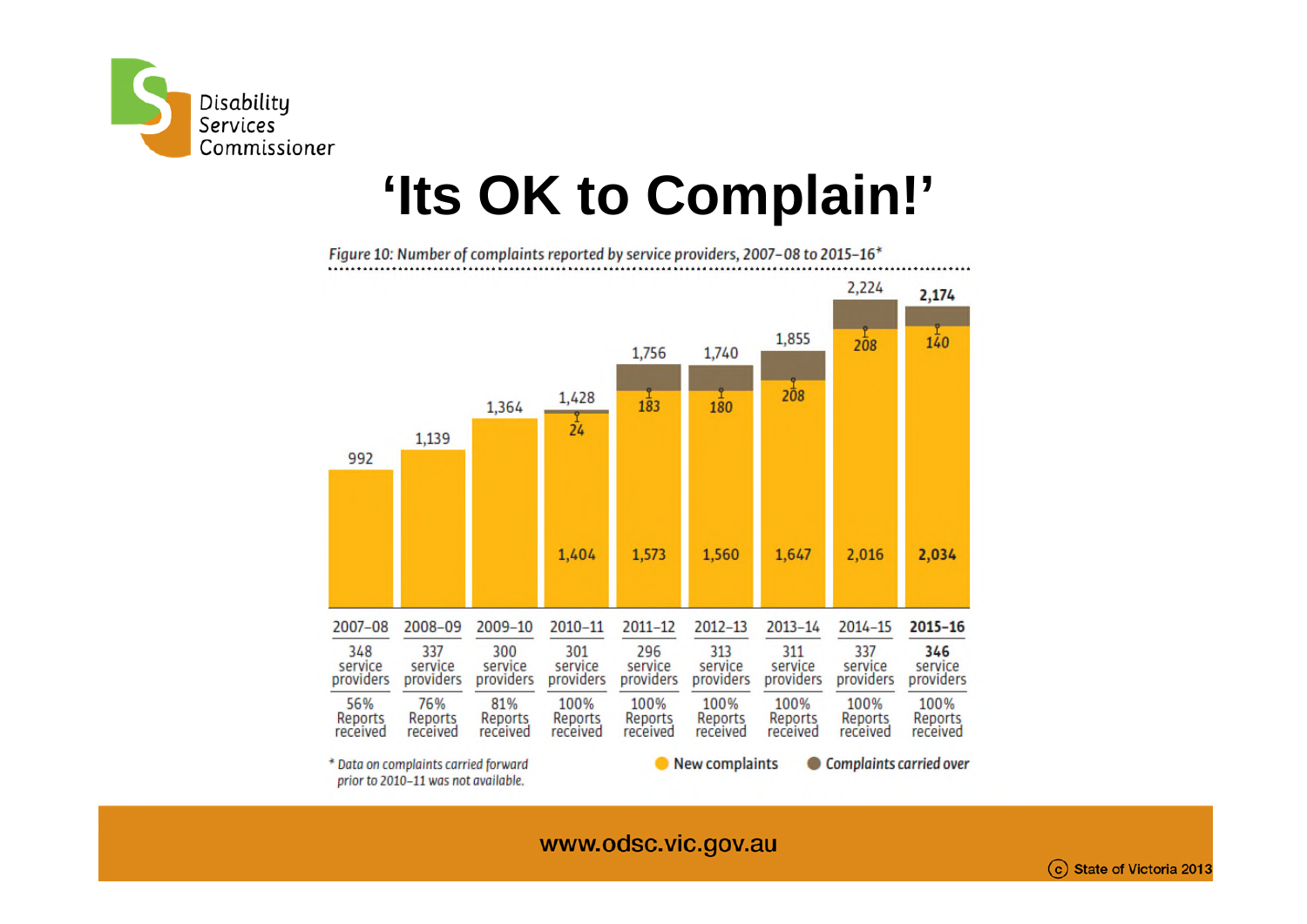

## **How the data is used**





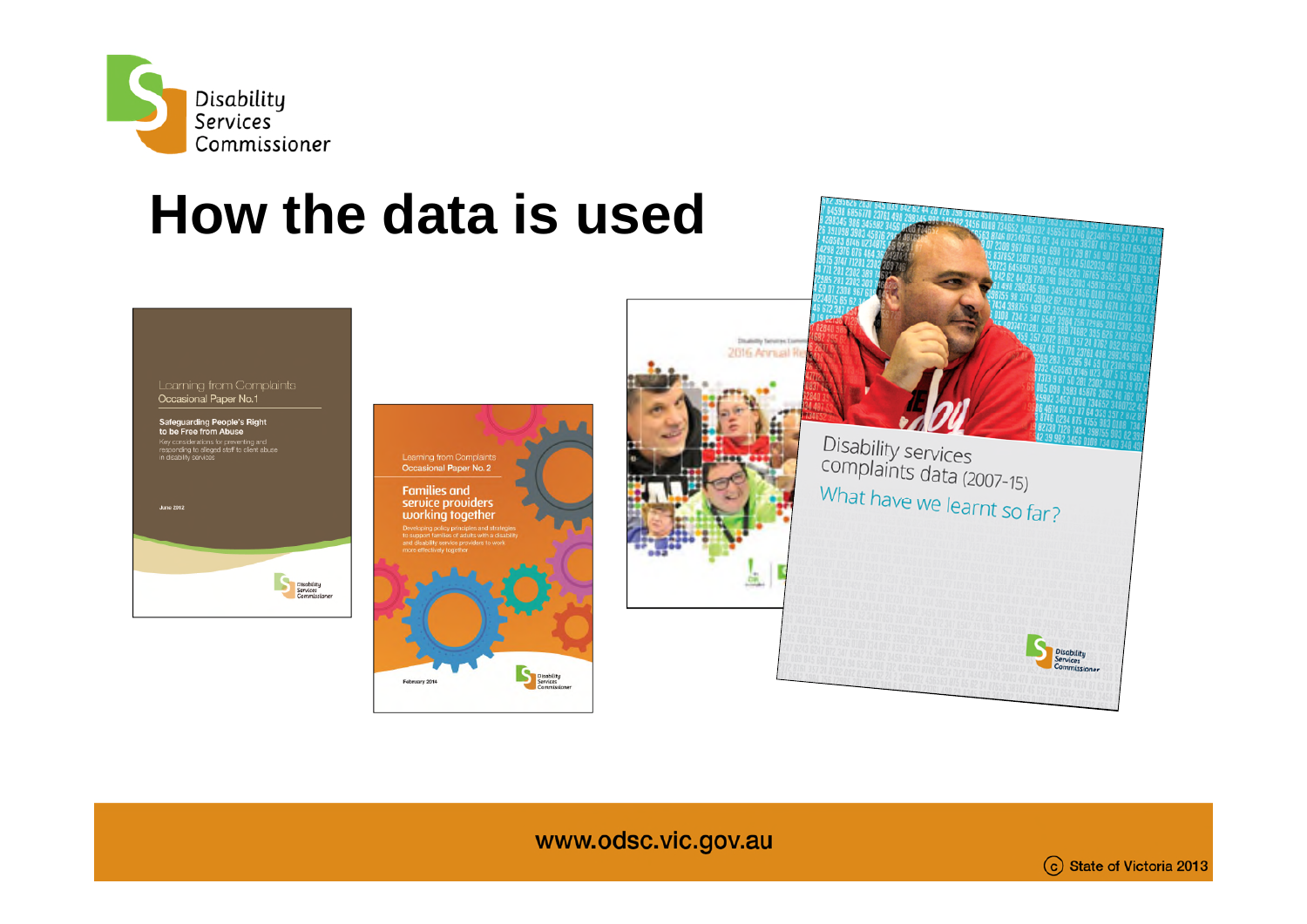

# ACR Online Tool – Key Features

- Developed in consultation with Orima and sector working group
- Single consistent Statewide database
- Web based continuous access
- Flexible data collection: multiple response, filtering, free text, multiple funding sources, compliments, case notes
- Upload submission function
- Secure database

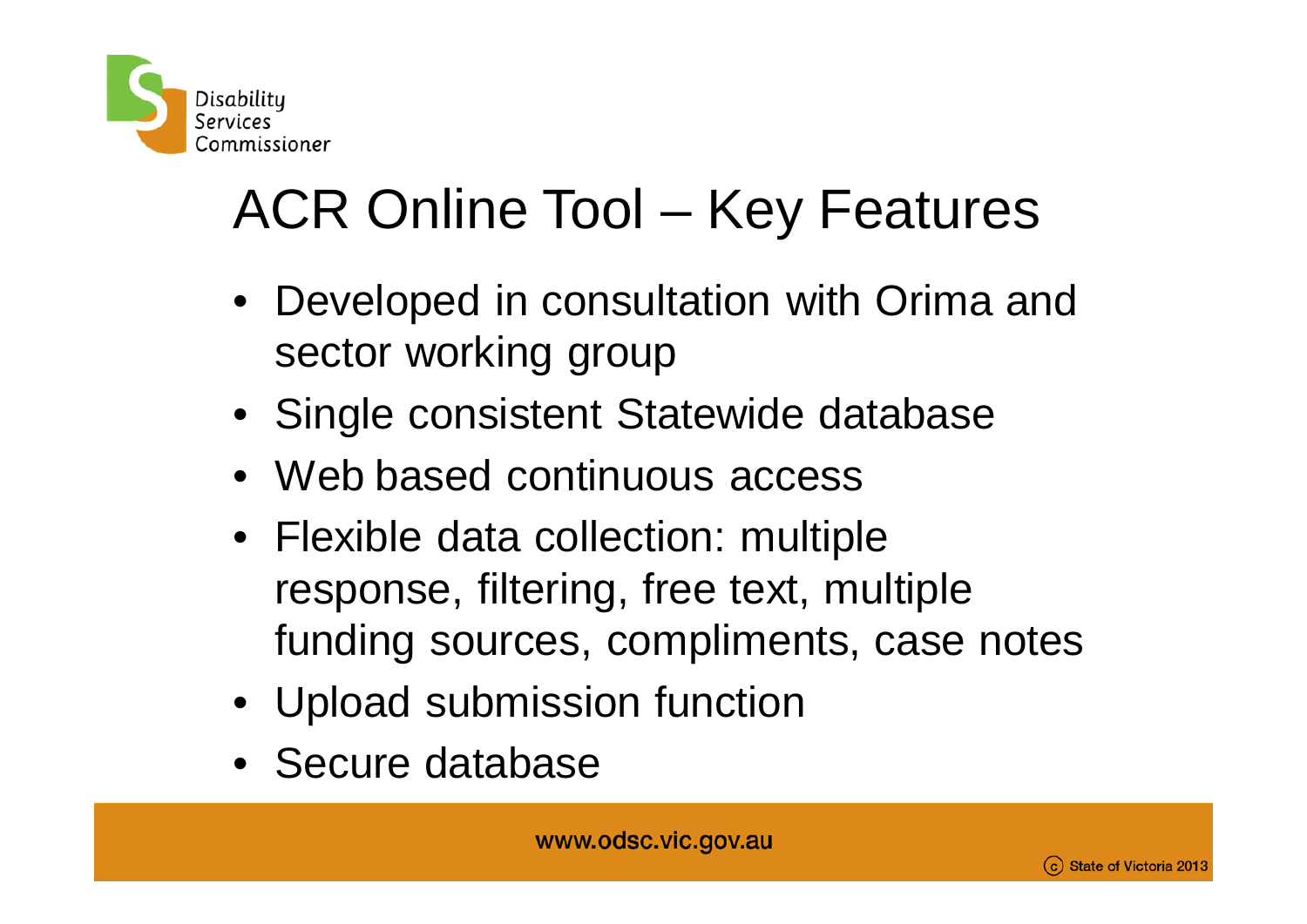

### **ACR Online Tool – access structure**

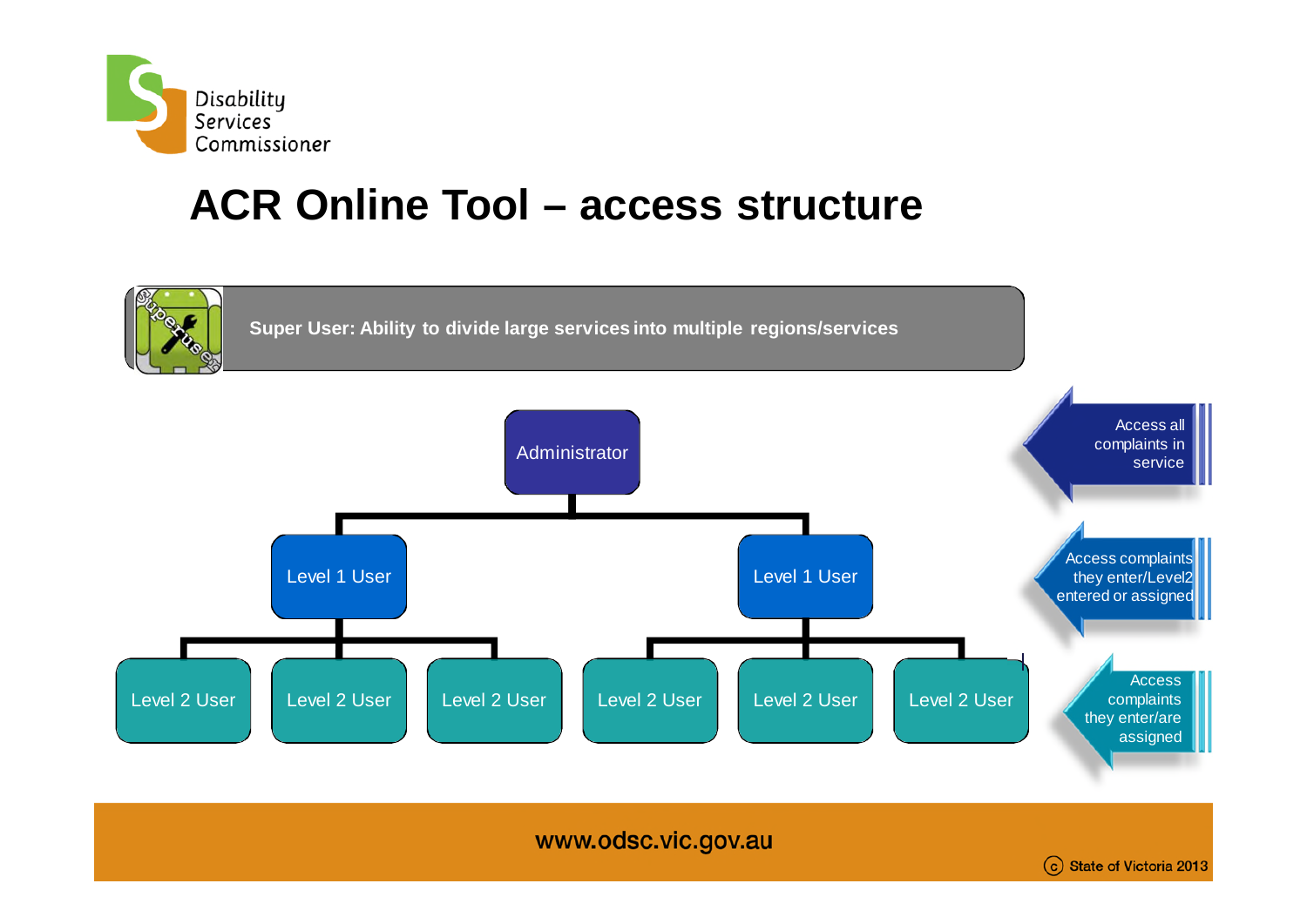

### **What is a complaint?**

An expression of dissatisfaction made to or about a disability service relating to its products, services, staff or the handling of a complaint where a response or resolution is explicitly or implicitly expected or legally required.

> (Disability Act 2006; Australian Standard 2014 AS/NZS 10002:2014; ISO 10002:2004 MOD)

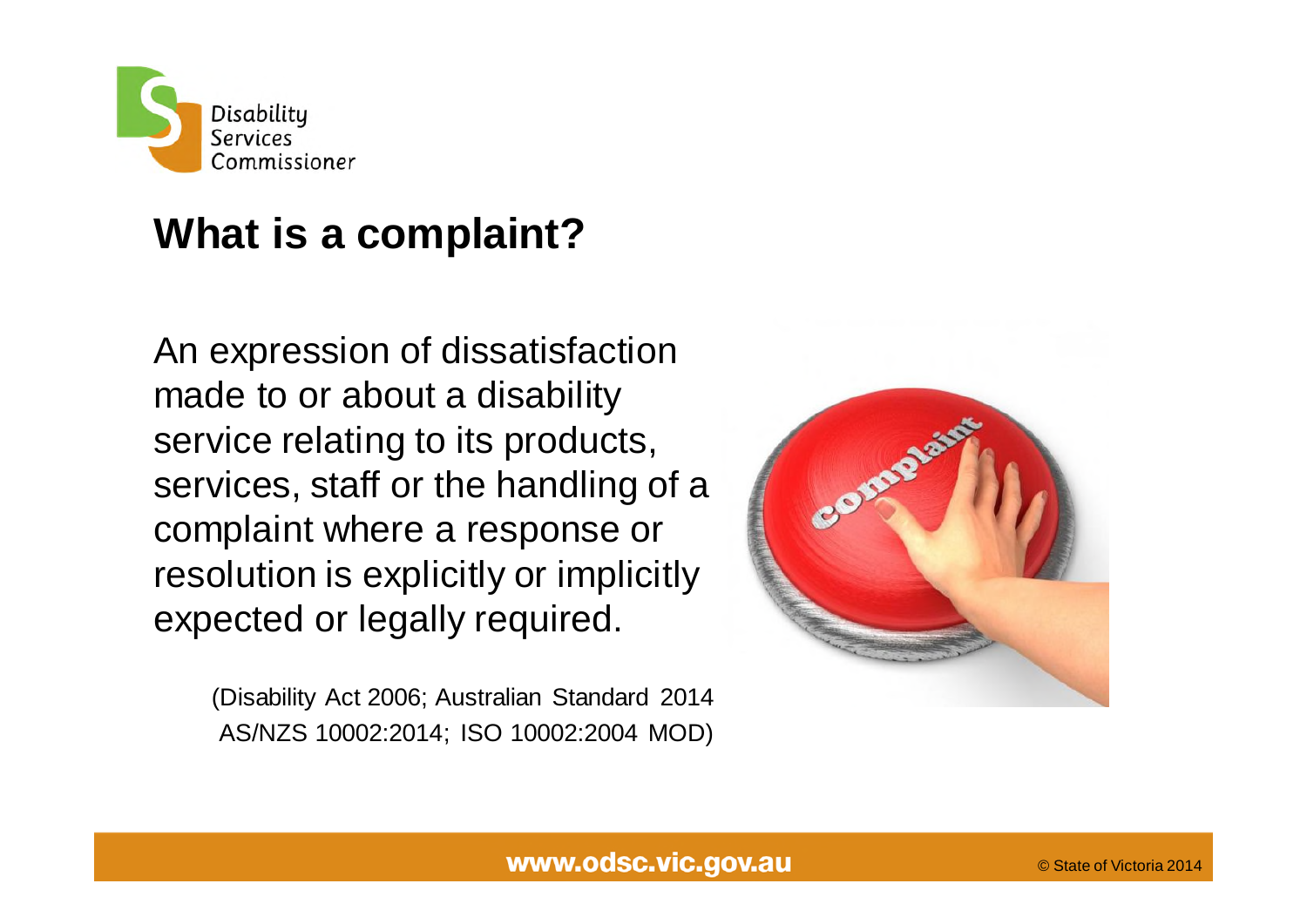

# **2016-17 ANNUAL COMPLAINTS REPORTING WINDOW**

### **9am Friday 1 July**

#### **to**

### **5pm Monday 10 July 2017**

www.odsc.vic.gov.au